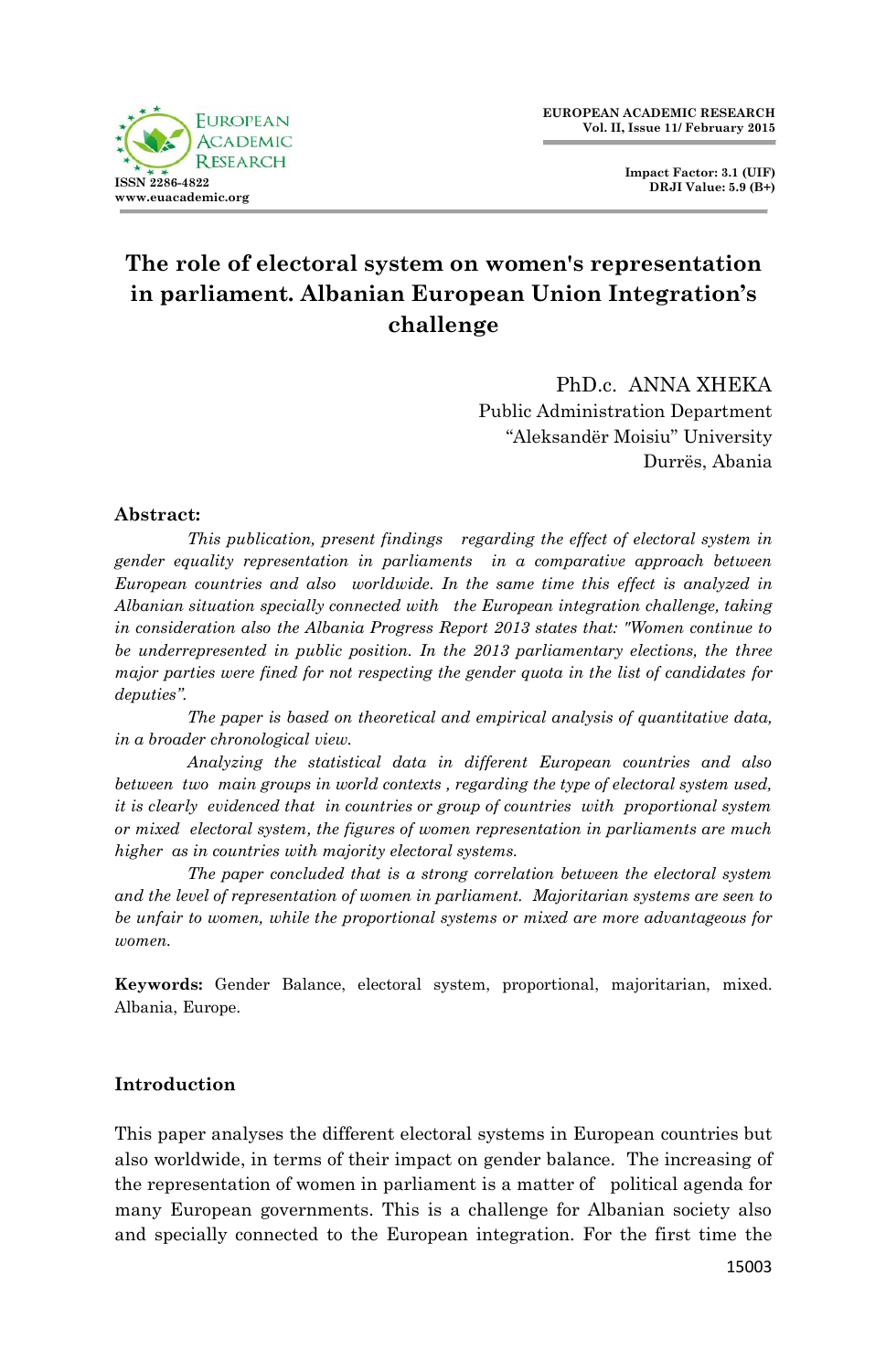establishment of the legislative neutral gender quotes system at 2008, provides a novelty in Albanian legislation regarding women"s rights. A year later, in 2009 for the first time Albania changed the electoral system from a majority and system, which had accompanied the whole period after the 90 to, into a proportional system. The Electoral Code for the first set of gender quota obligation of 30% for the less represented gender.

Despite the above legislative changes, the real representation of women in parliament remains low and is one of the challenges of Albania's EU integration.

While the European Parliament resolution of 13 March 2012 on women in political decision-making  $-$  quality and equality [\(2011/2295\(INI\),](http://www.europarl.europa.eu/oeil/FindByProcnum.do?lang=en&procnum=INI/2011/2295) article 28, calls on the Commission and Member States "*to assess the impact of the various electoral systems at national, local and European levels, and also of the measures and good practice implemented at the various levels, on the balance of women's representation*", the Parliamentary Assembly of the Council of Europe encourages:

*- "Reforms in electoral systems to make them favorable to women's representation",* asking clearly the European countries for reforms in electoral systems.

Electoral system is one of the many factors that impact gender balance in parliament. Evaluation of the effective system is of particular importance, not only in academic view, but also in practical view, because can serve as a valuable suggestion for gender policies.

This paper aims to evaluate the role of electoral systems in women representation in parliaments and to conclude about the system that has greatest positive effect on this indicator.

## **Subject and Methods**

This paper is based on data analysis of the women representation in parliaments in different countries, associated in each case with the respective electoral system used. The data used are taken from different the reports of various national or international organizations as well as from studies in the field. The paper is based on theoretical and empirical analysis of quantitative data.

The Hypotheses of this paper are:

- 1) Electoral systems affect the representation of women in parliament.
- 2) Majoritarian electoral system has a positive impact in the representation of women in parliament.
- 3) Proportional or mixed system has a positive impact in the representation of women in parliament.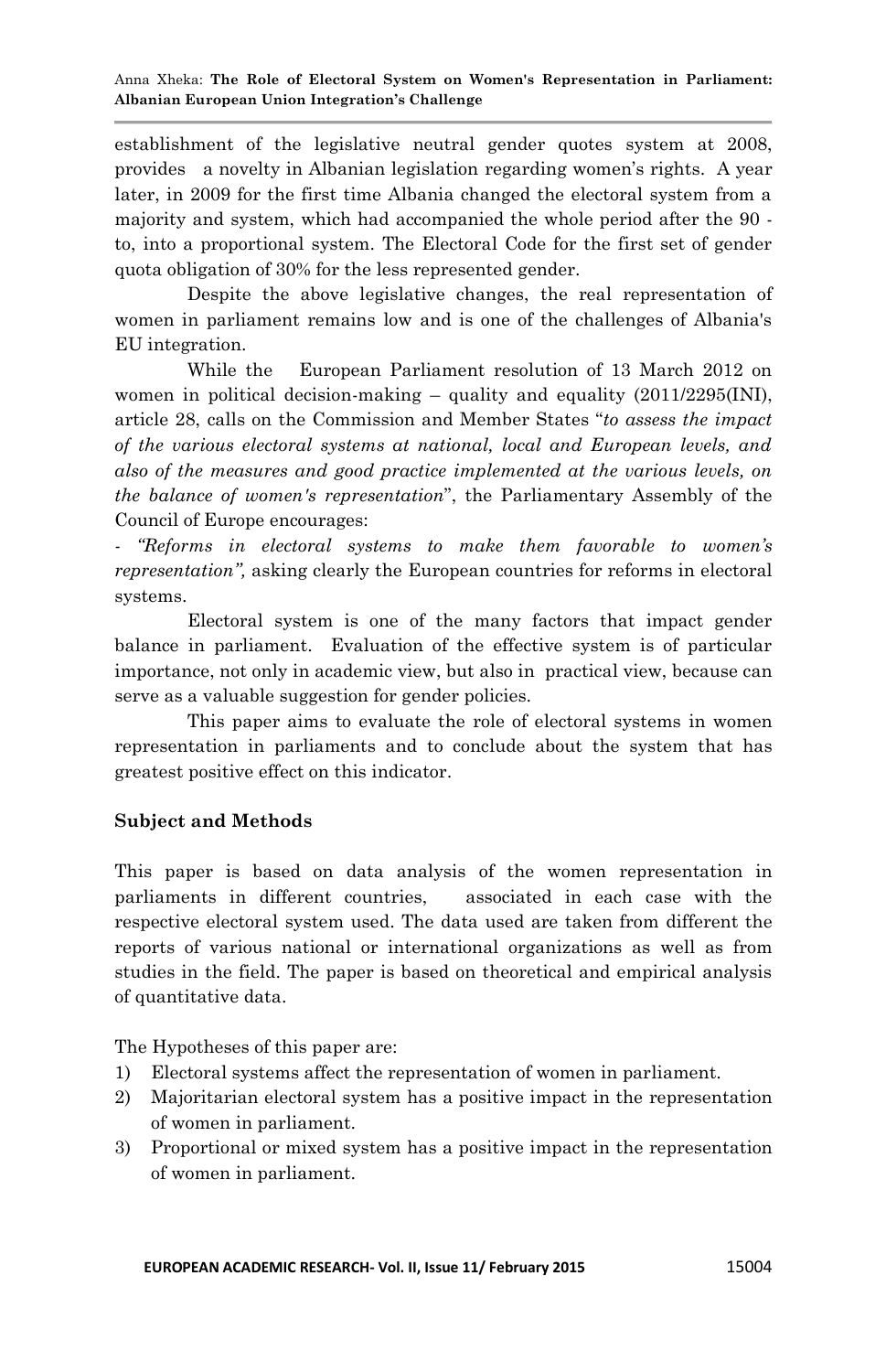The paper is based on theoretical but most empirical analysis of quantitative data. The conclusions are clear and accurate, since they are based in data comparing.

#### **Result and Discussion**

## **<sup>1</sup>The history of the Albanian state legislatures and representation of women in parliament.**

The origins of parliamentarism in Albania dates in 1920 by Lushnja Congress. Lushnja Congress elected the High Council composed from 4 persons which had the Head of State"s functions and the National Council composed from 37 persons, performed the functions of the Parliament. In this first Albanian parliament was not chosen any woman. Also in three next others legislatures, respectively in 1921, 1925 and 1928, the Albanian parliament was composed 100% of men deputies.

Albania during that time was a featured dominant patriarchal society, where women were not allowed even to vote, without pretending to be elected in the legislative body. The first elections after the Second War were the election for the Constitutional Assembly of 2 December 1945. For the first time in this process took part women. They were entitled to vote and to be elected. Part of the demagogic ideology of the ex-dictatorial system was also the presumed rights of women. For the first time in this parliament sat 6 women from 82 deputy sits in total. The number of women formally increased from one legislature to the next one, reached the record of 35% during the 1974-1978"s legislature. While the number of deputy"s women deputies increased by one legislature to another, the role and their voice was nonexistent. National Assembly of the dictatorship was a formal body that meets only twice a year. The role of the Assembly and in this sense the women deputies who were formally members of this structure, was entirely formal, serving the dictatorial power. As in every dictatorship, the free elections didn"t exist and neither could speak for democratic pluralism.

| Year | Male | Female   | Male % | Female %     |
|------|------|----------|--------|--------------|
| 1920 | 37   | 0        | 100    | $\mathbf{0}$ |
| 1921 | 78   | $\Omega$ | 100    | $\Omega$     |
| 1925 | 75   | 0        | 100    | $\Omega$     |
| 1928 | 57   | 0        | 100    | $\Omega$     |
| 1945 | 76   | 6        | 93     | 7            |
| 1950 | 104  | 17       | 86     | 14           |
| 1954 | 118  | 16       | 88     | 12           |
| 1958 | 171  | 17       | 91     | 9            |
| 1962 | 189  | 25       | 88     | 12           |
| 1966 | 201  | 39       | 84     | 16           |

1 <sup>1</sup> Data processed by the author based on:

- Lamani, Merita. (2003). *Gratë në Kuvend.* Tiranë: Kuvendi i Shqipërisë.

**EUROPEAN ACADEMIC RESEARCH- Vol. II, Issue 11/ February 2015** 15005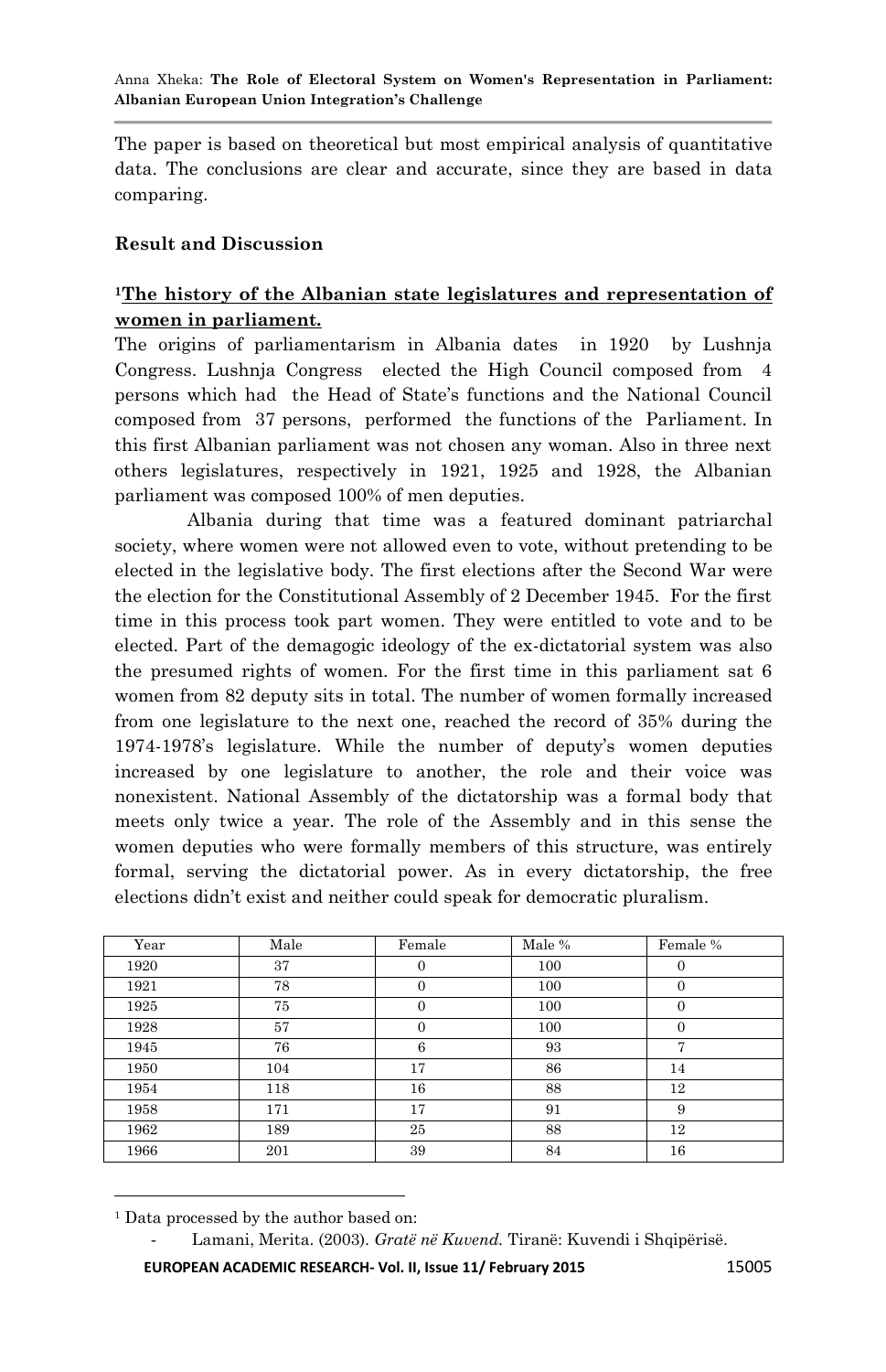| 1970 | 192 | 72 | 73   | 27             |
|------|-----|----|------|----------------|
| 1974 | 162 | 88 | 65   | 35             |
| 1978 | 169 | 81 | 68   | 32             |
| 1982 | 172 | 78 | 69   | 31             |
| 1987 | 175 | 75 | 70   | 30             |
| 1991 | 240 | 10 | 96   | 4              |
| 1992 | 132 | 8  | 94   | 6              |
| 1996 | 119 | 21 | 85   | 15             |
| 1997 | 144 | 11 | 93   | $\overline{7}$ |
| 2001 | 132 | 8  | 94   | 6              |
| 2005 | 130 | 10 | 93   | 7              |
| 2009 | 117 | 23 | 84   | 16             |
| 2013 | 113 | 27 | 80.7 | 19.3           |

**<sup>2</sup>***Table 1. Composition of the Albanian parliament since 1920.*

## **<sup>3</sup> Types of electoral systems in Albania after 90-s and their impact on women's representation in parliament.**

Albania is a country that has experimented with electoral systems in its years of democracy. There are eight general elections processes in terms of political pluralism in Albania. The elections for the Parliament in the year 1991, 1992, 1996, 1997, 2001, 2005, 2009 and 2013. The elections of the year 1992 and 1997 are considered premature and parliament's mandates were very short, not more than a year. The type of the Electoral systems applied in these electoral processes has changed from process to process.

In the first pluralist election on 31 March 1991, the electoral system was Majoritarian system, applied in two rounds. The elections of 1992 brought two important and fundamental changes to the electoral scheme; First the number of parliament's member changed from 250 to 140 deputies and secondly the content of the electoral system from majoritarian to a mixed dependent electoral system. In the 1996 parliamentary elections was applied again a mixed electoral system but this time, independent, different from the mixed system of the year 1992. The mandate of the 1996's Parliament was short, only a year, following by the election of the year 1997. In this election

**.** 

<sup>2</sup> Data processed by the author based on:

<sup>-</sup> Lamani, Merita. (2003). *Gratë në Kuvend.* Tiranë: Kuvendi i Shqipërisë.

<sup>-</sup> Berberi, Albana. Çaushi, Nurie. Elezi, Anila. Galanxhi, Ermira. Gorçe, Isida. Jahja, Teranda. Kasneci, Anila. Mehmeti, Pranvera. Nesturi, Majlinda. Subashi, Blerina. (2013). *Women and men in Albania 2013*. Tiranë: Instituti i Statistikave. p 56.

<sup>3</sup> Data processed by the author based on:

<sup>-</sup> Krasniqi, Afrim.( 2009). *Zgjedhjet në Shqipëri 1991 – 2008*". Tiranë: Konica Color.

<sup>-</sup> Krasniqi Afrim. *Sjellja zgjedhore dhe identifikimi i votës në Shqipëri*. [https://www.academia.edu/4420863/Sjellja\\_zgjedhore\\_dhe\\_identifikimi\\_i\\_votes\\_ne\\_Shqi](https://www.academia.edu/4420863/Sjellja_zgjedhore_dhe_identifikimi_i_votes_ne_Shqiperi) [peri](https://www.academia.edu/4420863/Sjellja_zgjedhore_dhe_identifikimi_i_votes_ne_Shqiperi) - seen on 8 October 2014

\_\_\_\_\_\_\_\_\_(2001, 2005, 2009, 2013*). Raportet e misionit të vlerësimit të nevojave*. Varshavë: OSBE/ODIHR ( Organization for Security and Co-Operation in Europe) <http://shtetiweb.org/zgjedhjet-ne-shqiperi/> - seen on 3 October 2014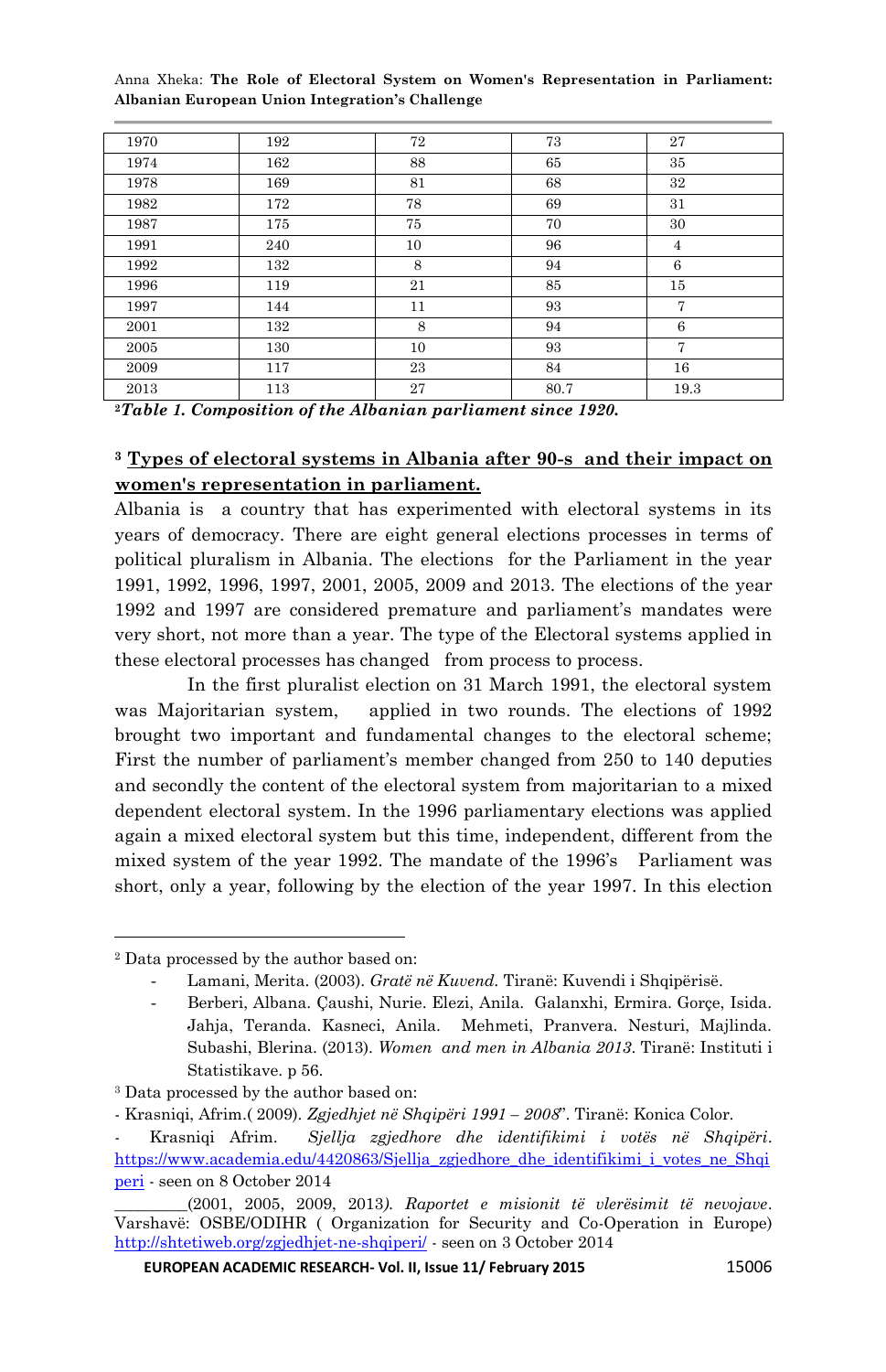process the type of electoral system used, it was again a mix of semiindependent system. The electoral system used during the 2001 elections it was mixed dependent again, being repeated, with minor changes in 2005. It was the year 2009 when, after the approval by the Albanian parliament of the Law "On Gender Equality in Society " in July 2008 and in the same time the introduction of gender quotas in this law as well as in the Electoral Code, brought innovations in the electoral system. For the first time this year in the election process was implemented the regional proportional system with closed-list, which was repeated in the parliamentary elections of the year 2013. If we look at the above table of the parliament"s compositions from one legislature to another one , we will notice that since 2009 when the electoral system changed from a mixed system, Majoritarian dominated to a proportional system with closed lists, the number of women in parliament increased by multiplying. <sup>4</sup>From 6% that it was in the year 2001 and 7% in the year 2005, went to 16% in the year 2009 and 20%<sup>5</sup> in the year 2014.

#### **The role of electoral system in women representation worldwide.**

In many countries of the world after World War II, gender issues were not in political agendas. Time for women began in the 1970s, when the United Nations launched the United Nations Decade for Women and culminated in 1979, with the adoption of the Convention on the Elimination of All Forms of Discrimination against Women (CEDAW) together with the Additional Protocol. Anyway the first elections after the war, registered women as members of parliament, despite the low level of presentation. Different types of electoral systems resulted in different percentage of women in national parliaments.

The following table has the dates of some legislatures, immediately after World War II, for two main groups of countries, according to the type of electoral system that they have applied. Such a grouping, clearly highlights through the statistical indicators, the link between the electoral systems and the level of women"s representation in the parliament.

**.** 

<sup>4</sup> Berberi, Albana. Çaushi, Nurie. Elezi, Anila. Galanxhi, Ermira. Gorçe, Isida. Jahja, Teranda. Kasneci, Anila. Mehmeti, Pranvera. Nesturi, Majlinda. Subashi, Blerina. (2013). *Women and men in Albania 2013*. Tiranë: Instituti i Statistikave, pg 56.

<sup>5</sup> Women's representation in parliament after the elections of the year 2013 was 18%. One year later, in 2014 , after the submission of the deputy mandate from the members of the Cabinet, the representation of women in parliament reached 19.3% .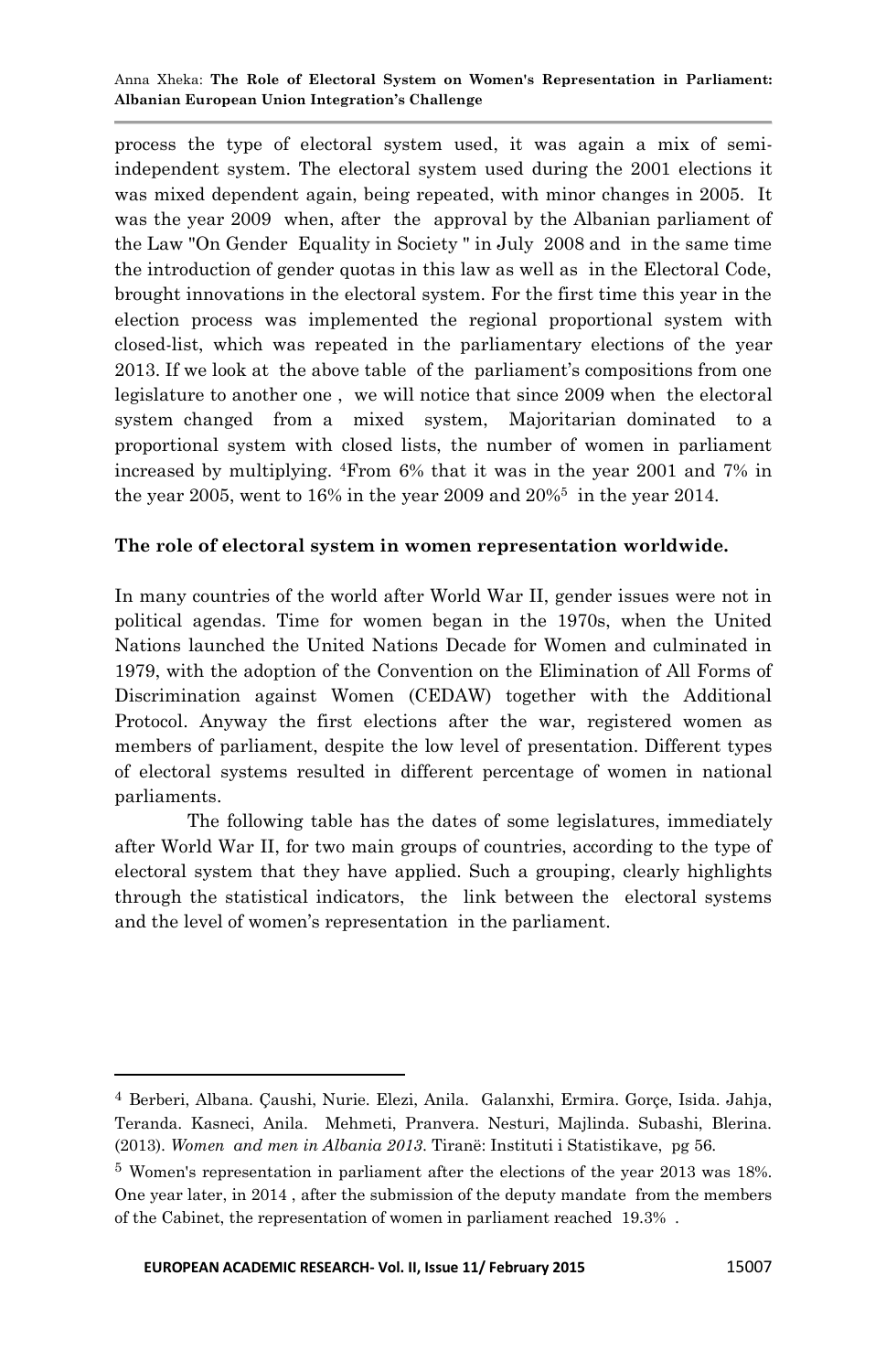#### **<sup>6</sup>***Table 2. Percentage of women members of parliaments across 24 national legislatures, 1945-2004.*

Plurality/majority (Single-member district systems; only one member is elected in each electoral district - SMD) vs PR/Mixed, Multi-member District Systems; more than one representative is elected in each electoral District (MMD)System.

| Year       | 1945 | 1950 | 1960 | 1970 | 1980 | 1990            | 1997  | 2004  |
|------------|------|------|------|------|------|-----------------|-------|-------|
| SMD/System | 3.05 | 2.13 | 2.51 | 2.23 | 3.37 | $\circ$<br>8.16 | 5.42  | 18.24 |
| MMD/System | 2.93 | 4.73 | 5.47 | 5.86 | .89  | 18.13           | 21.93 | 27.49 |

**Plurality/majority**, SMD systems: Australia, Canada, France (from 1960), Japan (to 1990), New Zealand (to 1990), United Kingdom, United States.

**PR and mixed, MMD** systems: Austria, Belgium, Denmark, Finland, France (1945 and 1950), Greece\*\*, Iceland, Ireland, Israel\*, Italy, Japan (after 1993), Luxembourg, Netherlands, New Zealand (after 1996), Norway, Portugal\*\*, Spain\*\*, Sweden, Switzerland and Germany (Federal Republic of Germany\* prior to 1990.

\* Israel did not exist, and the Federal Republic of Germany did not hold elections in 1945. They are therefore not included in the 1945 numbers but are included for all years following 1945.

\*\* Greece, Portugal and Spain are only included in the calculations from 1980.

This table contains data up to the year 1996, time when the study was conducted.

As is clearly shown from the results countries with MMD/Systems have almost 10% more women in parliament. That brings the clear conclusion, that proportional system or mixed are friendlier regarding gender balance in parliament.

The first reason is because; party gatekeepers see balance as a way of attracting voters. Candidates with ties to different groups and different sectors of society may help attract voters to their party. A woman candidate can be seen as a benefit to the party by attracting voters without requiring the most powerful intra-party interests represented by men to step aside, as would be required in a plurality/majority system.

A second reason is that within the party balancing the ticket is often seen as a matter of equity. Different factions in the party will argue that it is

-

<sup>6</sup> Strauch, Nicolas. and Pogorelis, Robertas .( 2011). *Electoral systems, te link between the governance, elected members and voters..* Brusseles. Office for Promotion of Parliamentary Democracy (OPPD) ( European Parliament).p 41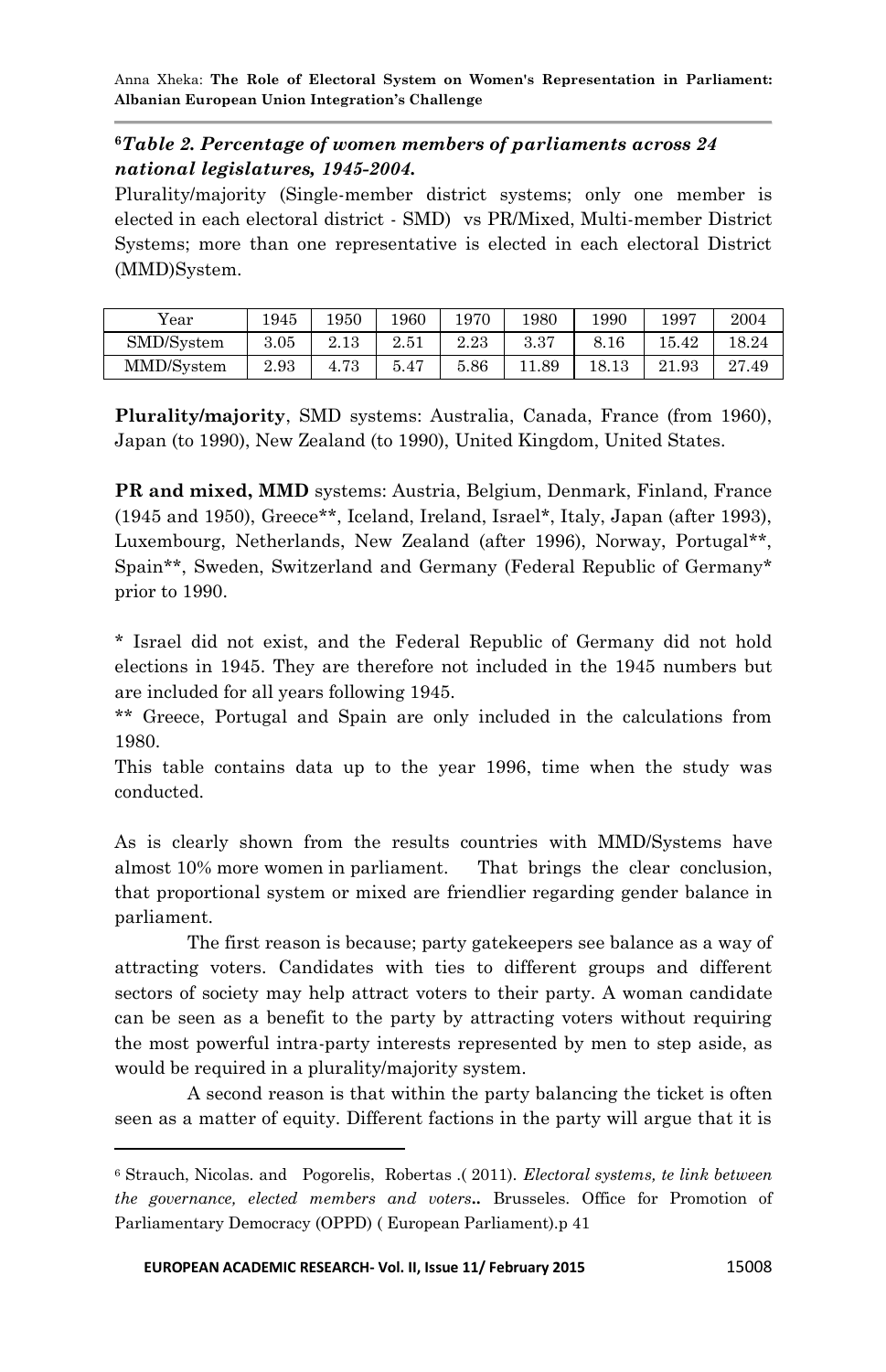only fair that one of their representatives should be among those candidates who have a genuine chance of winning.

Proportional representation systems can also help women because a process of "contagion" is more likely to occur in these systems than in plurality/majority systems. The gains may be greater because in PR systems even a small increase in votes, produced by adding women to the party ticket, could result in the party winning more seats.

However, in proportional systems, the selection of candidates for the party list depends on other factors in addition to a candidate's personal appeal. The most important of these is the party's wish to appeal to as many voters as possible, which includes listing female candidates, as the absence or small number of women on a national electoral list could be a negative factor for some of the electorate

## **Types of electoral systems in European Union countries and more. The impact of electoral systems on women's representation in parliaments.**

Representation of women in parliament is an indication of a dependency complex nature, because depends on many factors simultaneously, but a crucial factor is whether the electoral system. It is difficult to analyze the dependence of this indicator from each of the factors, as long as their appear to function in reality all together. However in this section of the analysis it is analyzed will the dependence of this element from the type of electoral system, based on the figures of European Union countries. It is a satisfactory independent analysis, due to the concrete nature of different types of electoral systems and statistical indicators in each country in relation to the representation of women.

Worldwide the Electoral systems today, are find in many combinations, but all of them derive from the two basic electoral systems: majority or plurality systems and proportional (PR) systems. PR systems are currently the most widely used in Europe.

The impact of this factor on women representation is obvious, if we analyze the dates of which European country.

The table below clearly identifies the link between the type of electoral system applied during the elections process in European Union Countries and the appropriate level of representation of women in parliament.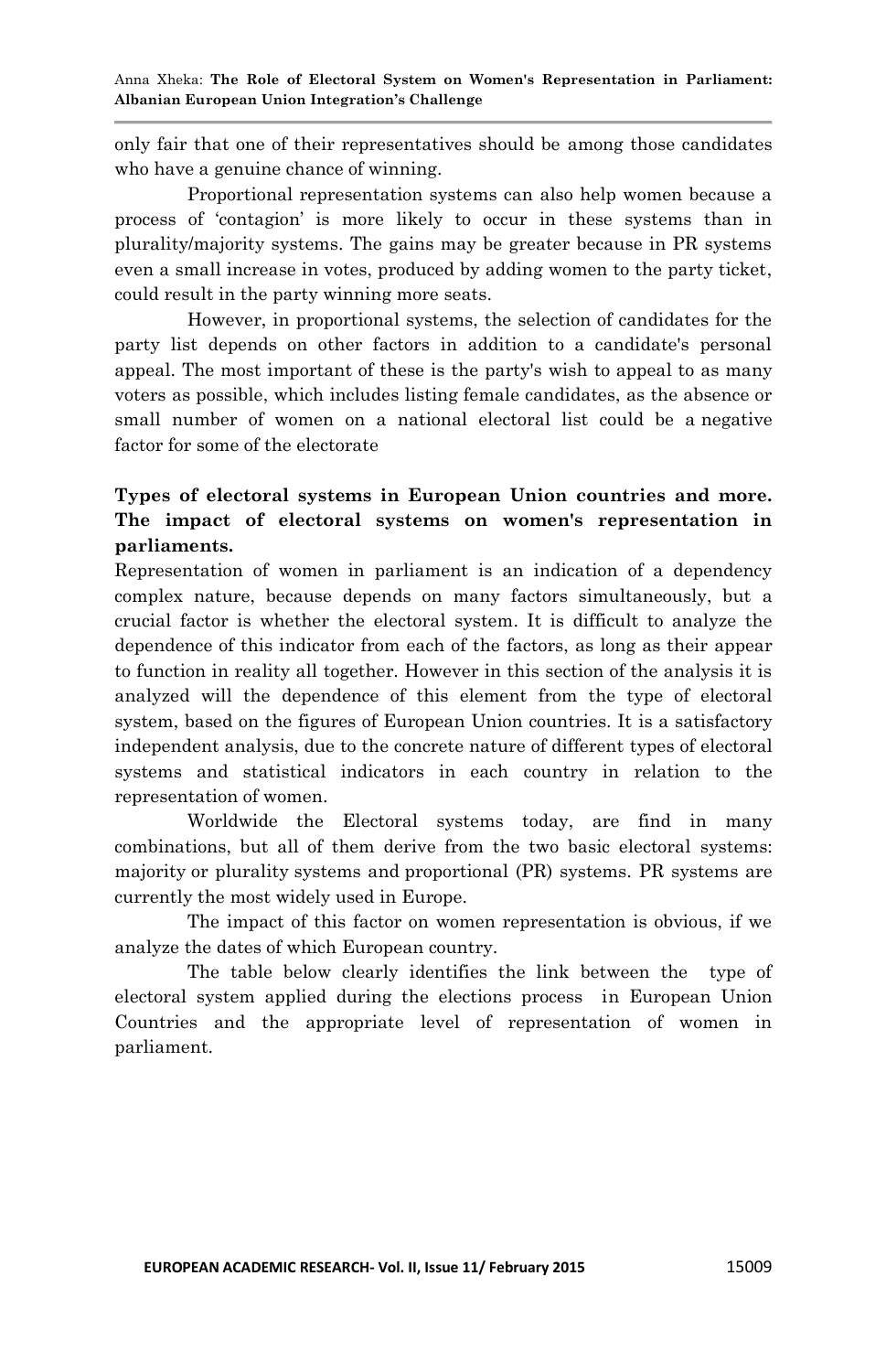**<sup>7</sup>***Table 3: Women's representation in national parliaments in the EU/EEA countries: level of representation, quota type and electoral system (lower house or unicameral parliament).*

| Country        | Women's representation (latest election) |  |  |
|----------------|------------------------------------------|--|--|
| Above 40%      |                                          |  |  |
| Sweden         | 45.0% (2010)                             |  |  |
| Finland        | 42.5% (2011)                             |  |  |
| $39 - 30%$     |                                          |  |  |
| Iceland        | 39.7% (2013)                             |  |  |
| Norway         | 39.6% (2009)                             |  |  |
| Denmark        | 39.1% (2011)                             |  |  |
| Netherlands    | 38.7% (2012)                             |  |  |
| Belgium        | 38.0% (2010)                             |  |  |
| Spain          | 36.0% (2011)                             |  |  |
| Germany        | 32.9% (2009)                             |  |  |
| Slovenia       | 32.2% (2011)                             |  |  |
| $29 - 20%$     |                                          |  |  |
| Portugal       | $28.7\% (2011)$                          |  |  |
| Italya         | 28.4% (2013)                             |  |  |
| Austria        | 27.9% (2008)                             |  |  |
| France         | 26.9% (2012)                             |  |  |
| Lithuania      | 24.5% (2012)                             |  |  |
| Poland         | 23.7% (2011)                             |  |  |
| Latvia         | 23.0% (2011)                             |  |  |
| Bulgaria       | 22.9% (2009)                             |  |  |
| United Kingdom | 22.5% (2010)                             |  |  |
| Czech Republic | 22.0% (2010)                             |  |  |
| Luxembourg     | 21.7% (2009)                             |  |  |
| Greece         | 21.0% (2012)                             |  |  |
| Estonia        | 20.8% (2011)                             |  |  |
| Liechtenstein  | 20.0% (2013)                             |  |  |
| $19 - 10%$     |                                          |  |  |
| Slovakia       | 18.7% (2012)                             |  |  |
| Ireland        | 15.1% (2011)                             |  |  |
| Malta          | 14.3% (2013)                             |  |  |
|                |                                          |  |  |
| Type of quota  | <b>Electoral</b> system                  |  |  |
| Party quotas   | List PR                                  |  |  |
| No quotas.     | $List$ PR                                |  |  |

| Type of quota     | Electoral system |
|-------------------|------------------|
| Party quotas      | List PR          |
| No quotas         | List PR          |
| Party quotas      | List PR          |
| Party quotas      | List PR          |
| No quotas         | List PR          |
| Party quotas      | List PR          |
| Legislated quotas | List PR          |
| Legislated quotas | List PR          |
| Party quotas      | Mixed            |
| Legislated quotas | List PR          |
|                   |                  |

<sup>&</sup>lt;sup>7</sup> \_\_\_ (2013)Electoral Gender Quota Systems and their Implementation in Europe Update 2013. Brussels. European Parliament. P.7.

**.**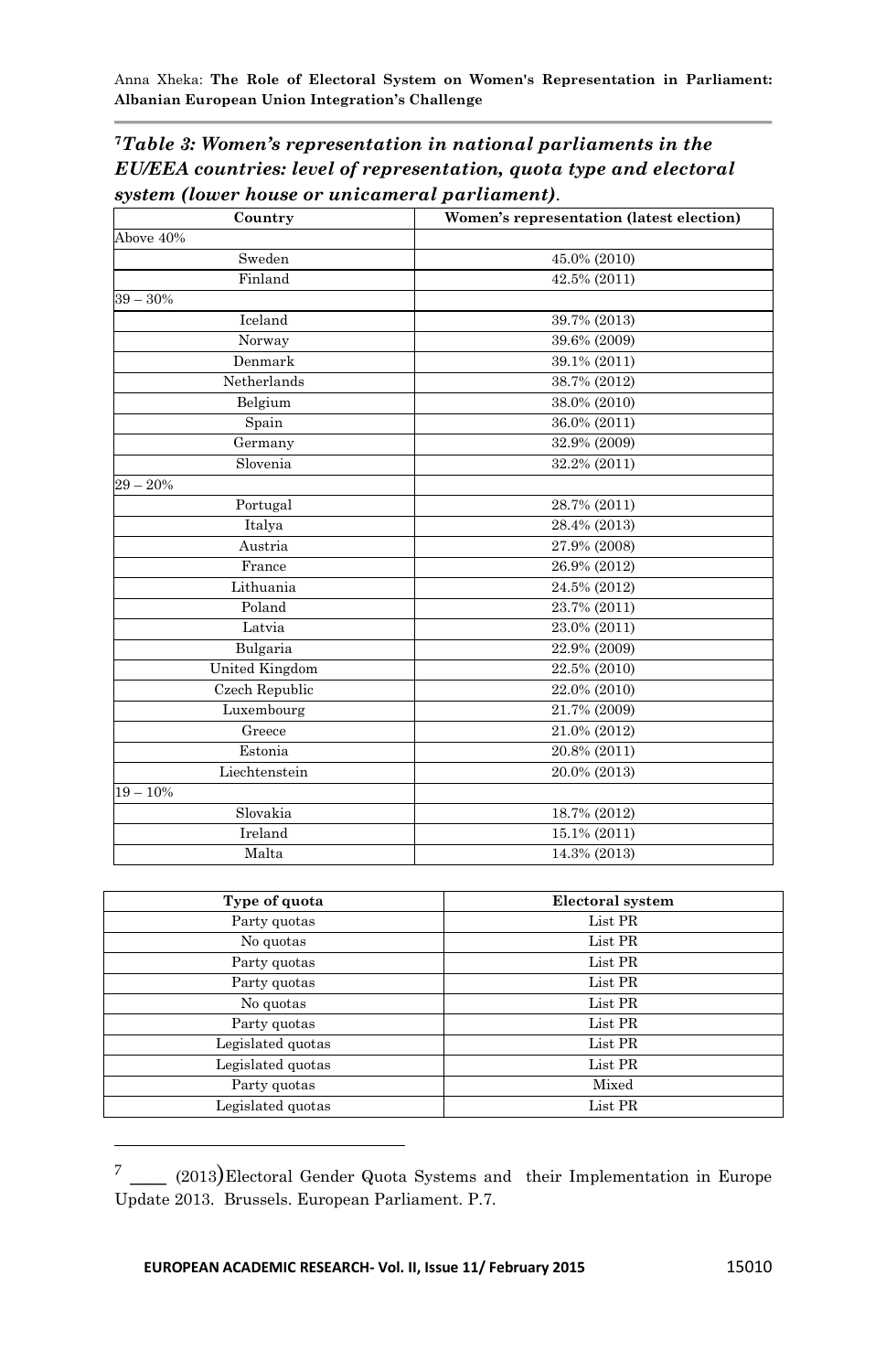| Legislated quotas | List PR    |
|-------------------|------------|
| Party quotas      | List PR    |
| Party quotas      | List PR    |
| Legislated quotas | TRS (S)    |
| Party quotas      | Mixed      |
| Legislated quotas | List PR    |
| No quotas         | List PR    |
| No quotas         | Mixed      |
| Party quotas      | FPTP (S)   |
| Party quotas      | List PR    |
| Party quotas      | List PR    |
| Legislated quotas | List PR    |
| No quotas         | List PR    |
| No quotas         | List PR    |
| Party quotas      | List PR    |
| Legislated quotas | STV (PR)   |
| Party quotas      | <b>STV</b> |

Policy Department C: Citizens' Rights and Constitutional Affairs

| Romania         | 13.3% (2012)    | Party quotas | Mixed   |
|-----------------|-----------------|--------------|---------|
| Cyprus          | $10.7\% (2011)$ | Party quotas | List PR |
| Below 10%       |                 |              |         |
| Hungary         | 8.8% (2010)     | Party quotas | Mixed   |
| Average women's | 2008: 23.6%     |              |         |
| representation  | $2011:24.7\%$   |              |         |
|                 | 2013: 25.6%     |              |         |

As is clearly shown from the table, more member states have some form of proportional representation or weakened mixed systems. There are only few member states applying majority system, United Kingdom and France. Another conclusion from the figures above is the fact that almost all countries in Western Europe where the number of women in Parliament exceeds 20%, have adopted the proportional system. That shows a strong correlation between the level of female representation and the type of electoral system. This correlation is reinforced with the example of Germany, which uses a double or mixed electoral system, with both single member constituencies and a proportional representation system, each of which select half of the members of the Bundestag. However, the majority of female politicians in Germany are elected through the PR list.

<sup>8</sup>Nowdays the situation regarding gender equality within EU and in the European Parliament it selfs is better.

**.** 

**EUROPEAN ACADEMIC RESEARCH- Vol. II, Issue 11/ February 2015** 15011

<sup>8</sup> Data processed by the author based on:

\_\_\_\_\_\_ (2014)*Report on Progress on equality between women and men in 2013*. SWD(2014) 142 final. European Commision. Brusseles

https:// [http://ec.europa.eu/justice/gender-equality/files/swd\\_2014\\_142\\_en.pdf](http://ec.europa.eu/justice/gender-equality/files/swd_2014_142_en.pdf) . - seen on 7 October 2014

\_\_\_\_\_\_\_\_(2014). *Women in politics 2014*. Geneva: Inter – Parliamentary Union (IPU).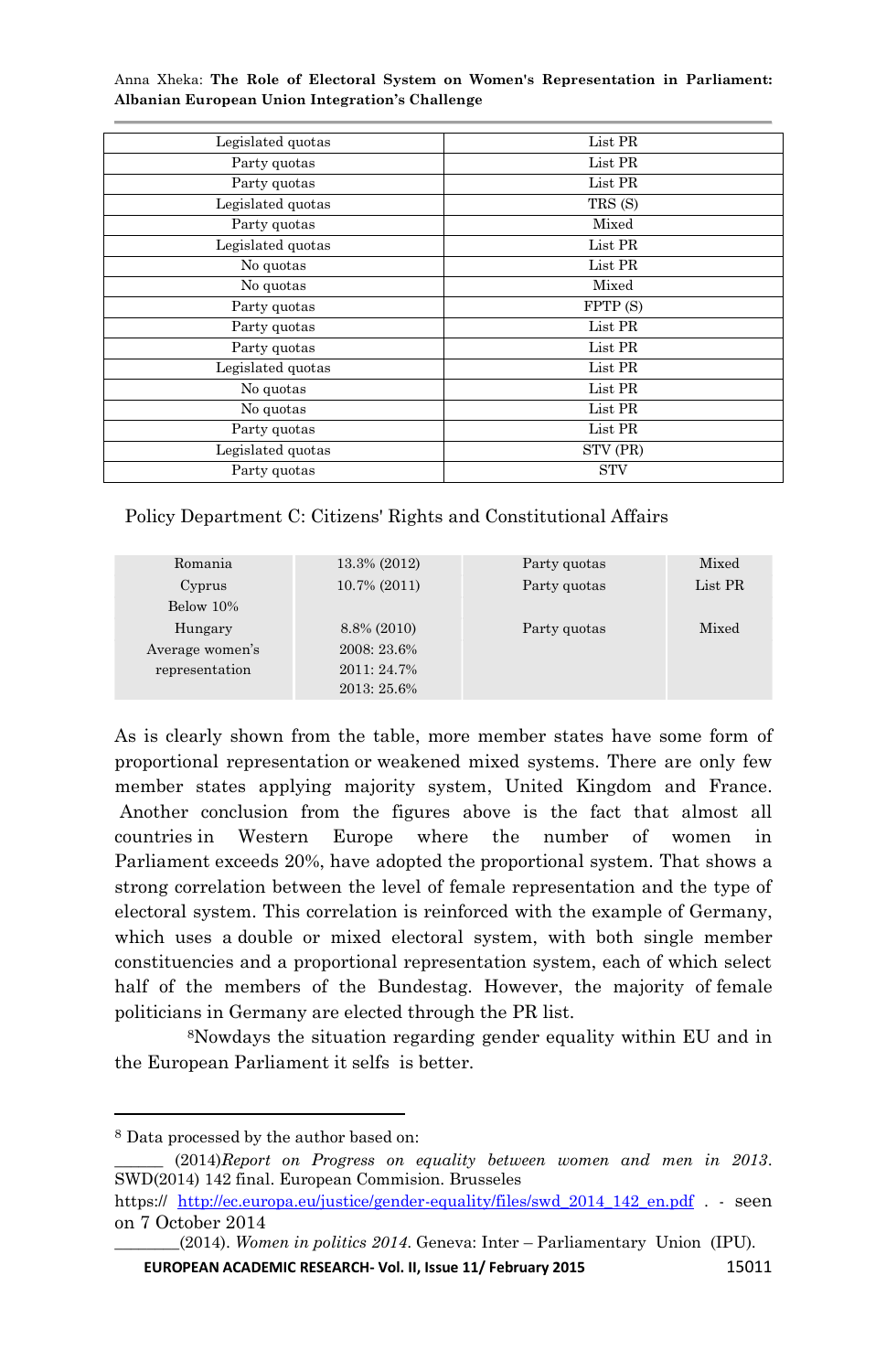The latest figures from 1 –th January 2014 show that women are outnumbered by men by an average of three to one in national parliaments across the EU. The share of women varies between Member States; the majorities have over 30% women and three countries over 40% (Finland, Sweden, and Belgium). The highest levels of gender of gender imbalance are found in Czech Republic, Malta, and Romania where less than one in five MEPs are women.

Meanwhile the representation of women in the European Parliament (2010-2014 legislatures) is significantly higher than in national parliaments. In 2013, 36% of MEPs were women and 64% were men.

#### **Conclusions**

The majoritarian system is seen to be unfair to women because with such an electoral practice, the success of the party heavily depends on the single candidate it selects. This candidate will have been selected on tightly defined criteria, as part of what makes a "successful" nominee; the selection process has been criticised for the emphasis given to "male" characteristics. Female candidacy is often questioned on the assumption that the electorate is less likely to vote for a woman. Proportional representation systems are more advantageous for women. In the short term, changing a country's electoral system often represents a far more realistic goal to work towards than dramatically changing the culture"s view of women. Finally the electoral system is only one of several factors that have an impact on women"s representation, and its effects depend largely on the respective political and social conditions of each country. The electoral system can only facilitate or hamper women"s access to parliament, but it does not determine it. The question whether the institutional incentives of the electoral systems are effective, depends largely on women"s role in society and politics as well as on the behavior of potential female candidates, political parties and the voters and specially in other effective mechanisms in use, such is quota system.

#### **BIBLIOGRAPHY**

-

- 1) Law Nr. 9970 datë 24.07.2008 "On Gender Equality in Society in Albania".
- 2) Ballington, Juli .Binda, Francesca (eds.). ( 2005). *The Implementation of Quotas: European Experiences*. Stockholm: International Idea .
- 3) Dahlerup, D. (ed.) (2005) *Women, Quotas and Politics*, New York: Routledge
- 4) Krasniqi, Afrim.( 2009). *Zgjedhjet në Shqipëri 1991 – 2008*". Tiranë: Konica Color.

[http://www.ipu.org/pdf/publications/wmnmap14\\_en.pdf](http://www.ipu.org/pdf/publications/wmnmap14_en.pdf) - seen on 7 October 2014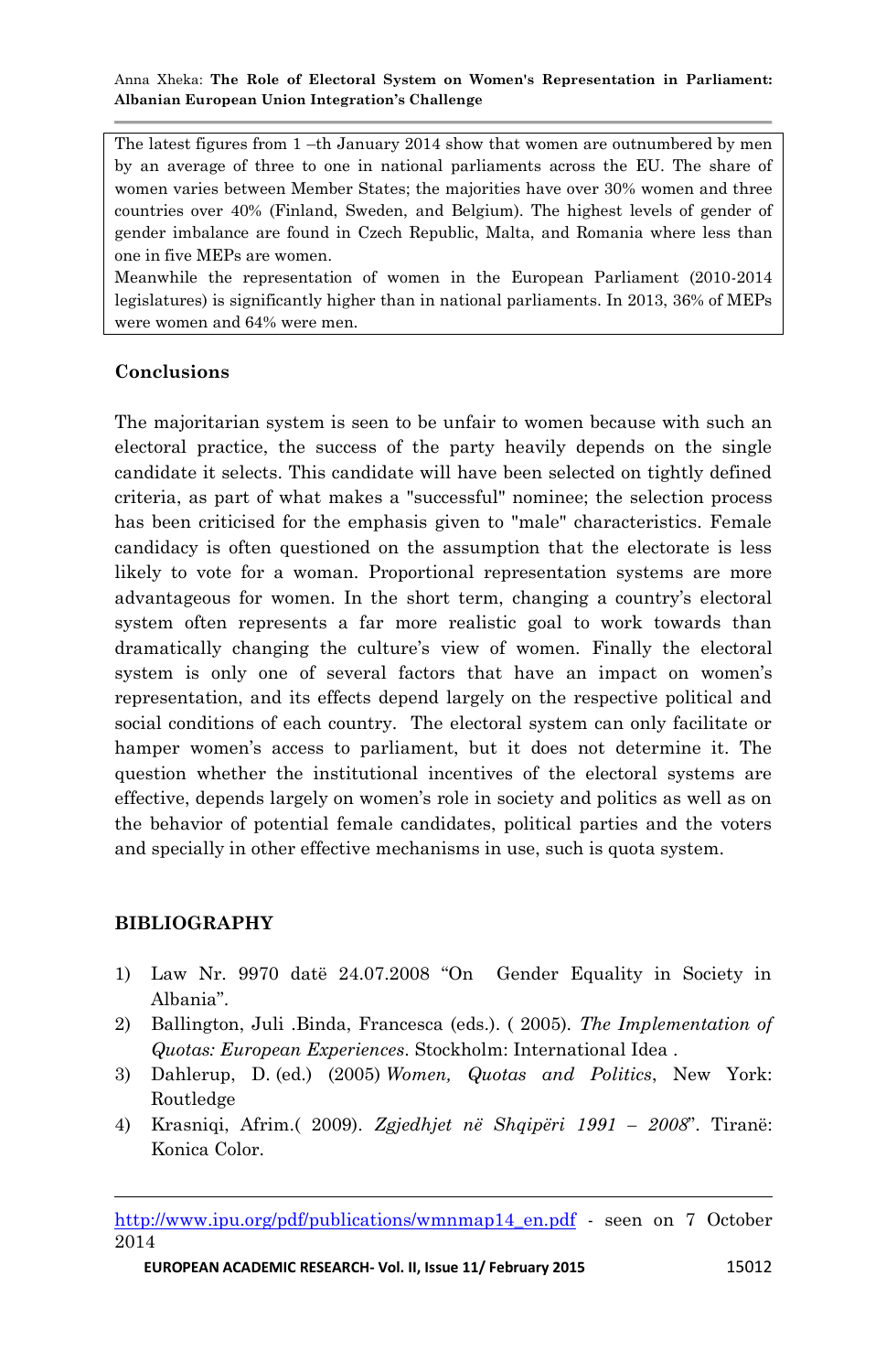- 5) Krasniqi Afrim. *Sjellja zgjedhore dhe identifikimi i votës në Shqipëri*.
- 6) https://www.academia.edu/4420863/Sjellia zgjedhore dhe identifikimi i votes\_ne\_Shqiperi
- 7) Lamani, Merita. (2003). *Gratë në Kuvend.* Tiranë: Kuvendi i Shqipërisë.
- 8) Krennerich Michael( 2009). *On the impact of electoral systems on women's representation in politics*. Study No. 482 / 2008 CDL-EL(2009)029rev\*. Strasbourg: European commission for democracy through law (Venice Commission).
- 9) Matland, Richard E. ( 1998). "Women"s representation in national legislatures: developed and developing countries". *Legislative Studies Quarterly*, Vol. 23, No.1.
- 10) Matland, Richard and Studlar, Donley. ( 1996). "The Contagion of Women Candidates in Single Member District and Proportional Representation Electoral Systems: Canada and Norway". *The Journal of Politics*, Vol. 58, No. 3.
- 11) Norris, Pippa. ( 1995). " Women"s Legislative Participation in Western Europe". *West European Politics*, 8.
- 12) Strauch, Nicolas. and Pogorelis, Robertas .( 2011). *Electoral systems, te link between the governance, elected members and voters.* Brusseles: Office for Promotion of Parliamentary Democracy (OPPD) ( European Parliament).
- 13) Berberi, Albana. Çaushi, Nurie. Elezi, Anila. Galanxhi, Ermira. Gorçe, Isida. Jahja, Teranda. Kasneci, Anila. Mehmeti, Pranvera. Nesturi, Majlinda. Subashi, Blerina. (2013). *Women and men in Albania 2013*. Tiranë: Instituti i Statistikave.
- 14) \_\_\_(2012) *Resolution on Women in Political Decision-Making – quality and equality [\(2011/2295\(INI\).](http://www.europarl.europa.eu/oeil/FindByProcnum.do?lang=en&procnum=INI/2011/2295)* Brussels: European Parliament.. [https://www.google.al/?gws\\_rd=cr,ssl&ei=2kc-VNXnBqX\\_ygO](https://www.google.al/?gws_rd=cr,ssl&ei=2kc-VNXnBqX_ygO%20xoAw#q=Resolution+on+women+in+political+decisionmaking+%E2%80%93+quality+and+equality)  [xoAw#q=Resolution+on+women+in+political+decisionmaking+%E2%80%](https://www.google.al/?gws_rd=cr,ssl&ei=2kc-VNXnBqX_ygO%20xoAw#q=Resolution+on+women+in+political+decisionmaking+%E2%80%93+quality+and+equality) [93+quality+and+equality](https://www.google.al/?gws_rd=cr,ssl&ei=2kc-VNXnBqX_ygO%20xoAw#q=Resolution+on+women+in+political+decisionmaking+%E2%80%93+quality+and+equality)
- 15) \_\_\_\_\_\_(2013). *Albania 2013 Progress Report SWD(2013) 414 final*. Brusseles: European Commision.
- 16) \_\_\_\_\_\_(2013). *Electoral Gender Quota System and their implementation in Europe, update 2013. Brussels:* European Parliament. [http://ec.europa.eu/enlargement/pdf/key\\_documents/2013/package/al\\_rapp](http://ec.europa.eu/enlargement/pdf/key_documents/2013/package/al_rapport_2013.pdf) [ort\\_2013.pdf](http://ec.europa.eu/enlargement/pdf/key_documents/2013/package/al_rapport_2013.pdf)
- 17) \_\_\_\_\_\_(1997**).** *Differential impact of electoral systems on female political representation;* Working document . Directorate-General for Research women's rights series -W-10. Brusseles: European Parliament. [http://www.europarl.europa.eu/workingpapers/femm/w10/2\\_en.htm](http://www.europarl.europa.eu/workingpapers/femm/w10/2_en.htm)
- 18) \_\_\_\_\_\_(2001, 2005, 2009, 2013*). Raportet e misionit të vlerësimit të nevojave*. Varshavë: OSBE/ODIHR ( Organization for Security and Co-Operation in Europe). <http://shtetiweb.org/zgjedhjet-ne-shqiperi/> -

**EUROPEAN ACADEMIC RESEARCH- Vol. II, Issue 11/ February 2015** 15013